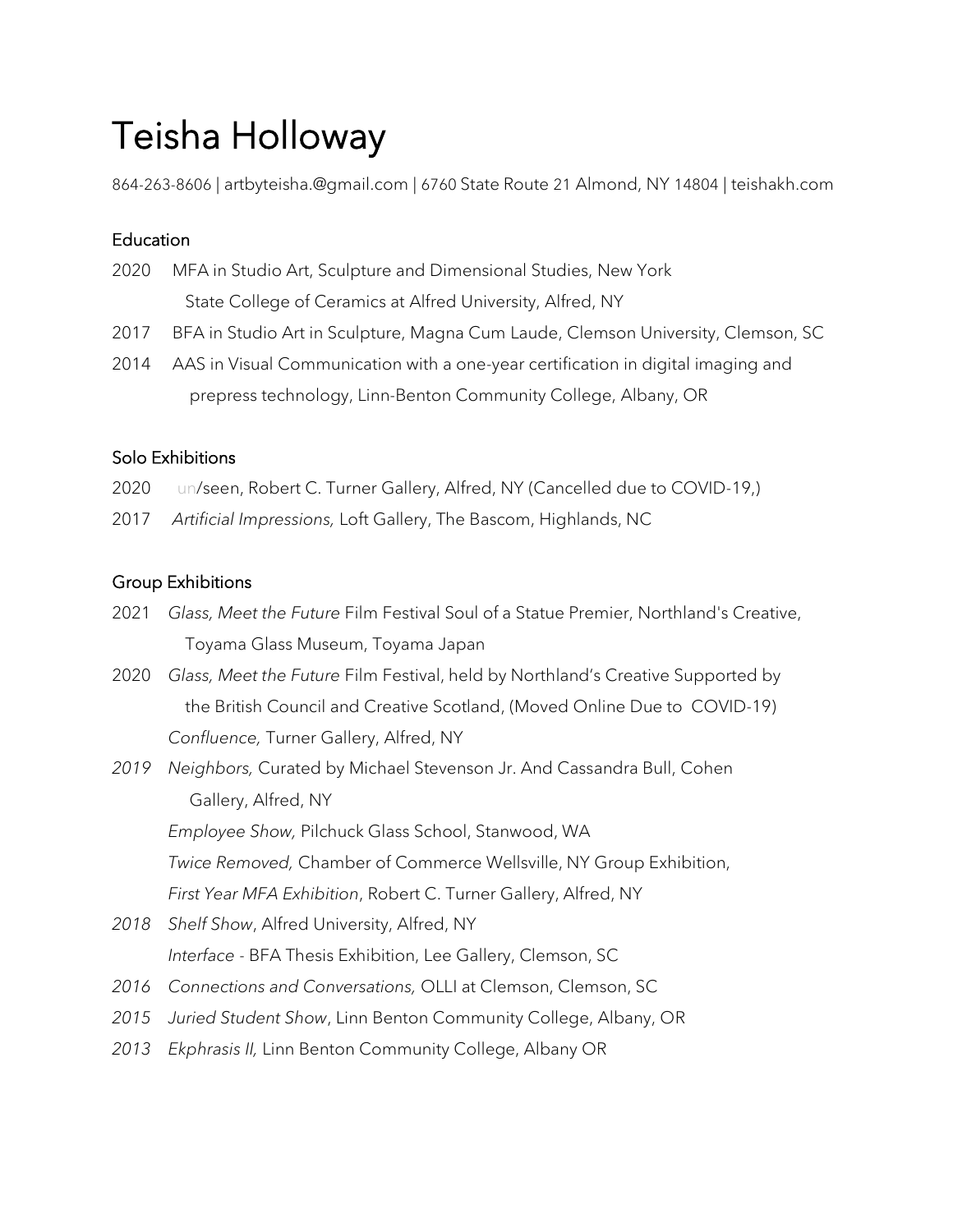#### Related Experience

| 2020 | Teaching Assistant to Karen Donnellan, Send Pics: Glass and Image                      |
|------|----------------------------------------------------------------------------------------|
|      | Juror, Scholastic Art Award                                                            |
| 2019 | Instructor of Record, Beginning Sculpture, Alfred University                           |
|      | Performance Workshops, Intro to Sculpture, Alfred University, Alfred, NY, Spring 2019, |
|      | Co-Taught with Denise Wakeman                                                          |
|      | Performance Workshops, Beginning Sculpture, Alfred University, Alfred, NY, Fall2019,   |
|      | Co-Taught with Denise Wakeman                                                          |
|      | Teaching Assistant to Brett Hunter, Intro to Sculpture, Alfred University              |
|      | Conference Attendant College Art Association, NY, NY                                   |
|      | Driver/Store Attendant, Pilchuck Glass School (session 4), Stanwood, WA                |
| 2018 | Performance Workshops, Beginning Glass, Alfred University, Alfred, NY, Spring 2018,    |
|      | Co-Taught with Denise Wakeman                                                          |
|      | Performance Workshops, Intro to Sculpture, Alfred University, Alfred, NY, Fall 2018,   |
|      | Co-Taught with Denise Wakeman                                                          |
|      | Open Call Juror, Apex Art Gallery, New York, NY                                        |
|      | Teaching Assistant to John Gill and Hsini Des, Foundations, Alfred University          |
| 2017 | Exhibition Internship, Lee Gallery, Clemson, SC                                        |
| 2016 | Core Campus Art Installation, Artist Koryn Ralston, Clemson, SC                        |
|      | Exhibition Internship, The Bascom, Highlands, NC                                       |

Digital Production Associate, Supervisor: Christina Hung, Clemson, SC

### Grants/Awards

- 2019 Full tuition Waiver, 2019-2020 academic year, Alfred University
- 2018 Full tuition Waiver, 2018-2019 academic year, Alfred University
- 2017 Coy E. Cobb '85 Memorial Scholarship Endowment, Clemson University Golden Key Honor Society
- 2016 Artist-in-Residence, The Bascom, Highlands, NC
- 2014 Carol Schafssma Award in Merit of Photography, Linn-Benton Community College, Albany, OR